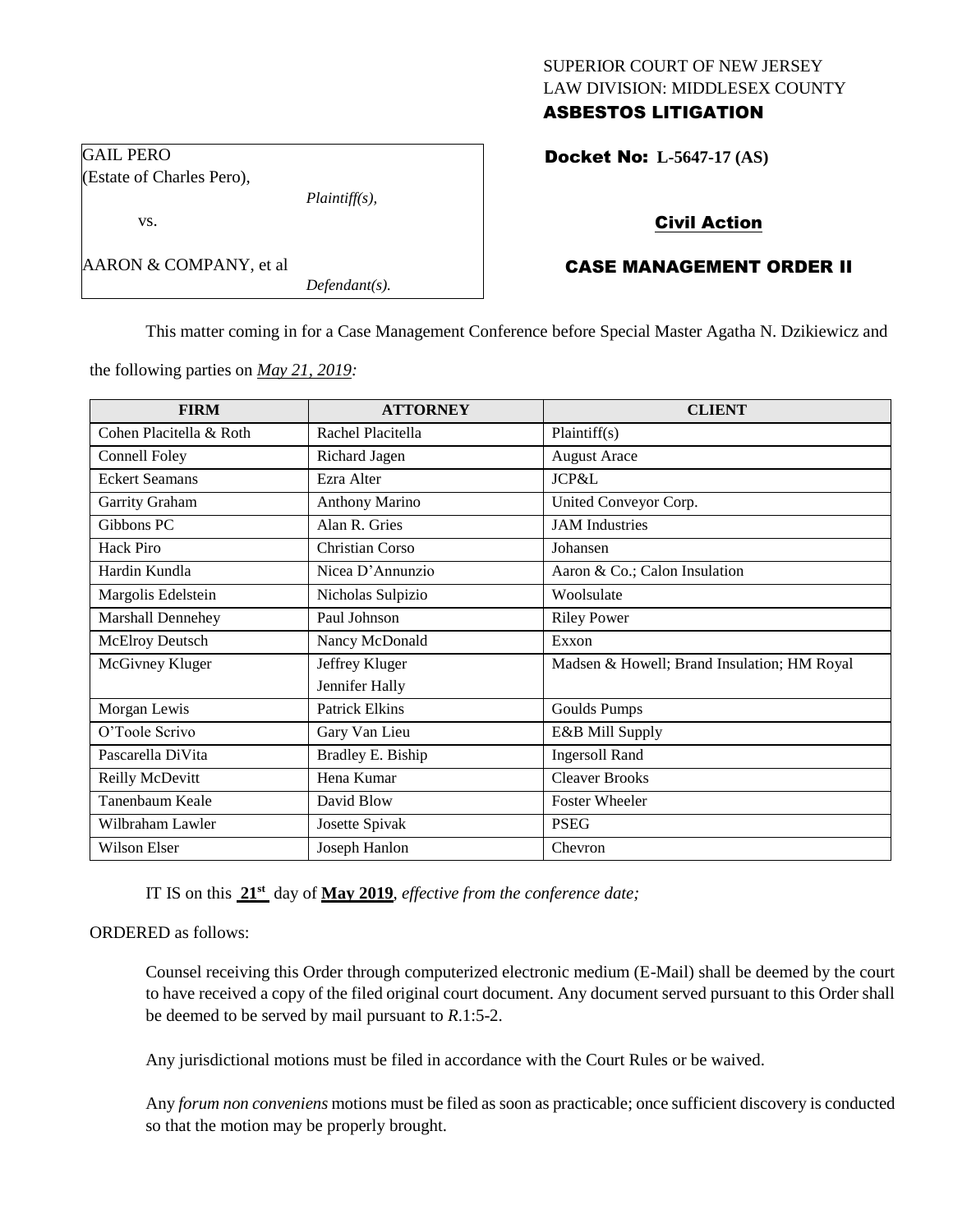## **DISCOVERY**

| June 14, 2019      | Defendants shall serve answers to standard interrogatories by this date.                                                                                                                                    |
|--------------------|-------------------------------------------------------------------------------------------------------------------------------------------------------------------------------------------------------------|
| June 28, 2019      | Plaintiff shall propound supplemental interrogatories and document requests by this date.                                                                                                                   |
| July 31, 2019      | Defendants shall serve answers to supplemental interrogatories and document requests by this<br>date.                                                                                                       |
| June 28, 2019      | Defendants shall propound supplemental interrogatories and document requests by this date.                                                                                                                  |
| July 31, 2019      | Plaintiff shall serve answers to supplemental interrogatories and document requests by this<br>date.                                                                                                        |
| August 30, 2019    | Fact discovery, including depositions, shall be completed by this date. Plaintiff's counsel shall<br>contact the Special Master within one week of this deadline if all fact discovery is not<br>completed. |
| September 30, 2019 | Depositions of corporate representatives shall be completed by this date.                                                                                                                                   |

### **EARLY SETTLEMENT**

November 8, 2019 Settlement demands shall be served on all counsel and the Special Master by this date.

### **MEDICAL EXPERT REPORT**

- September 30, 2019 Plaintiff shall serve medical expert reports by this date.
- February 7, 2020 Defendants shall identify its medical experts and serve medical reports, if any, by this date. In addition, defendants shall notify plaintiff's counsel (as well as all counsel of record) of a joinder in an expert medical defense by this date.

### **LIABILITY EXPERT REPORTS**

- October 30, 2019 Plaintiff shall identify its liability experts and serve liability expert reports by this date or waive any opportunity to rely on liability expert testimony.
- February 7, 2020 Defendants shall identify its liability experts and serve liability expert reports, if any, by this date or waive any opportunity to rely on liability expert testimony.

### **SUMMARY JUDGMENT MOTION PRACTICE**

- November 8, 2019 Plaintiff's counsel shall advise, in writing, of intent not to oppose motions by this date.
- November 22, 2019 Summary judgment motions shall be filed no later than this date.
- December 20, 2019 Last return date for summary judgment motions.

### **EXPERT DEPOSITIONS**

March 6, 2020 Expert depositions shall be completed by this date. To the extent that plaintiff and defendant generic experts have been deposed before, the parties seeking that deposition in this case must

 $\_$  , and the set of the set of the set of the set of the set of the set of the set of the set of the set of the set of the set of the set of the set of the set of the set of the set of the set of the set of the set of th